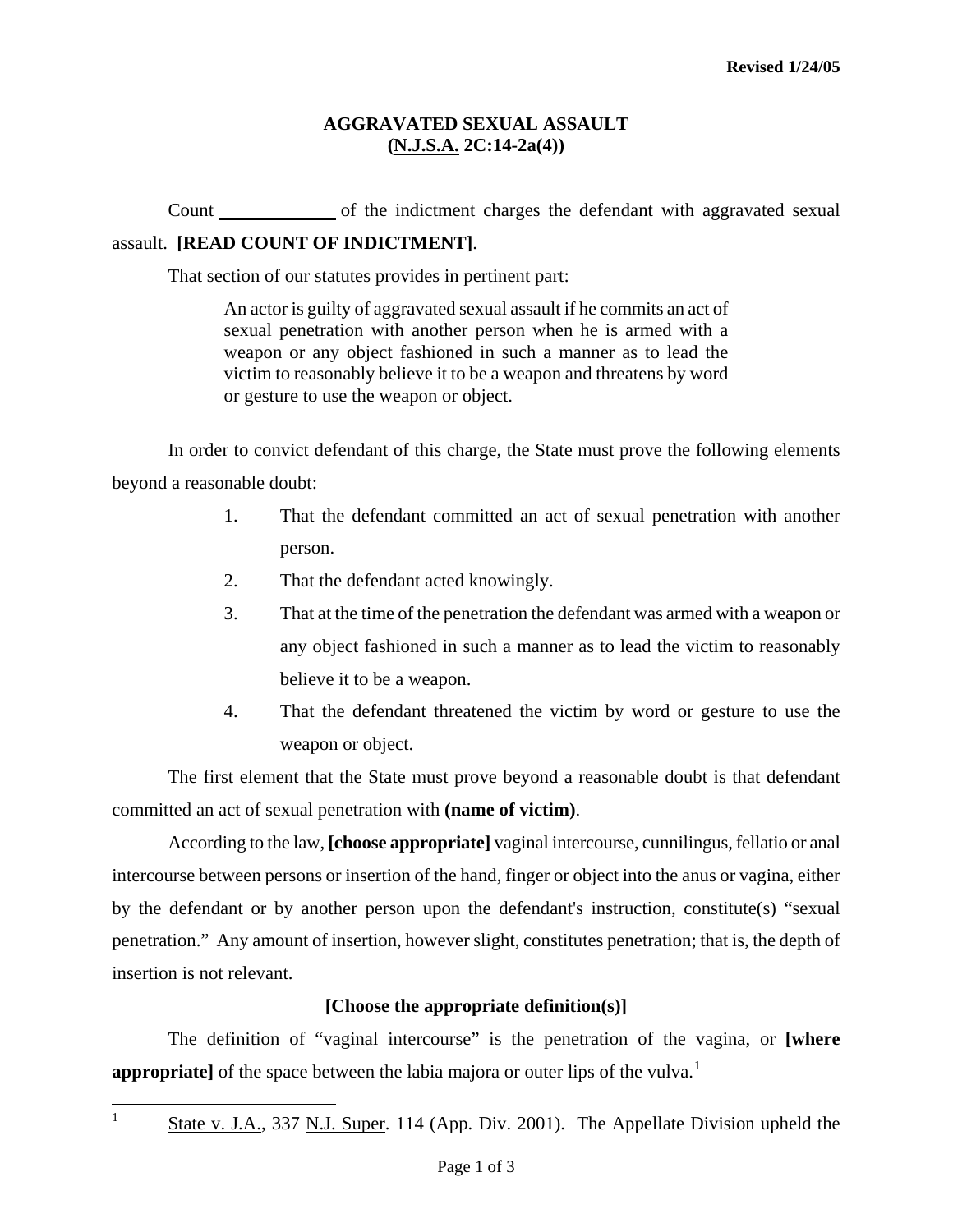$\equiv$ 

The definition of "cunnilingus" is oral contact with the female sex organ.<sup>[2](#page-0-1)</sup>

The definition of "fellatio" is oral contact with the male sexual organ. $3$ 

The definition of "anal intercourse" is penetration of any depth into the anus.<sup>[4](#page-1-1)</sup>

The second element that the State must prove beyond a reasonable doubt is that defendant acted knowingly. A person acts knowingly with respect to the nature of his/her conduct or the attendant circumstances if he/she is aware that the conduct is of that nature or that such circumstances exist or the person is aware of a high probability of their existence. A person acts knowingly with respect to a result of the conduct if he/she is aware that it is practically certain that the conduct will cause a result. "Knowing," "with knowledge," or equivalent terms have the same meaning.

Knowledge is a condition of the mind. It cannot be seen. It can only be determined by inferences from defendant's conduct, words or acts. A state of mind is rarely susceptible of direct proof but must ordinarily be inferred from the facts. Therefore, it is not necessary that the State produce witnesses to testify that an accused said that he/she had a certain state of mind when he/she did a particular thing. It is within your power to find that such proof has been furnished beyond a reasonable doubt by inferences which may arise from the nature of his/her acts and conduct and from all he/she said and did at the particular time and place and from all surrounding circumstances established by the evidence.

The third element that the State must prove beyond a reasonable doubt is that at the time of the penetration, defendant was armed with a weapon or other object fashioned in such a manner as to lead the **(name of victim)** to reasonably believe it to be a weapon. **[Charge jury on possession]**.

Weapon means anything readily capable of lethal use or of inflicting serious bodily injury.<sup>[5](#page-1-2)</sup>

charge given by the trial court in that case which included the following language which can be used if the circumstances of the specific case are appropriate: "This means that if you find from all of the evidence presented beyond a reasonable doubt that there was [penile] penetration to the outer area of the vaginal opening, what is commonly referred to as the vaginal lips, that is sufficient to establish penetration under the law."

State v. Fraction, 206 N.J. Super. 532, 535-36 (App. Div. 1985), certif. denied, 104 N.J. 434 (1986). Penetration is not necessary for this act.

<span id="page-1-0"></span><sup>3</sup> State in the Interest of S.M., 284 N.J. Super. 611, 616-19 (App. Div. 1995). Penetration is not necessary for this act.

<span id="page-1-2"></span><span id="page-1-1"></span><sup>4</sup> State v. Gallagher, 286 N.J. Super. 1, 13 (App. Div. 1995), certif. denied, 146 N.J. 569 (1996). 5

See N.J.S.A. 2C:39-1r for the definition of weapon and charge the appropriate definition.